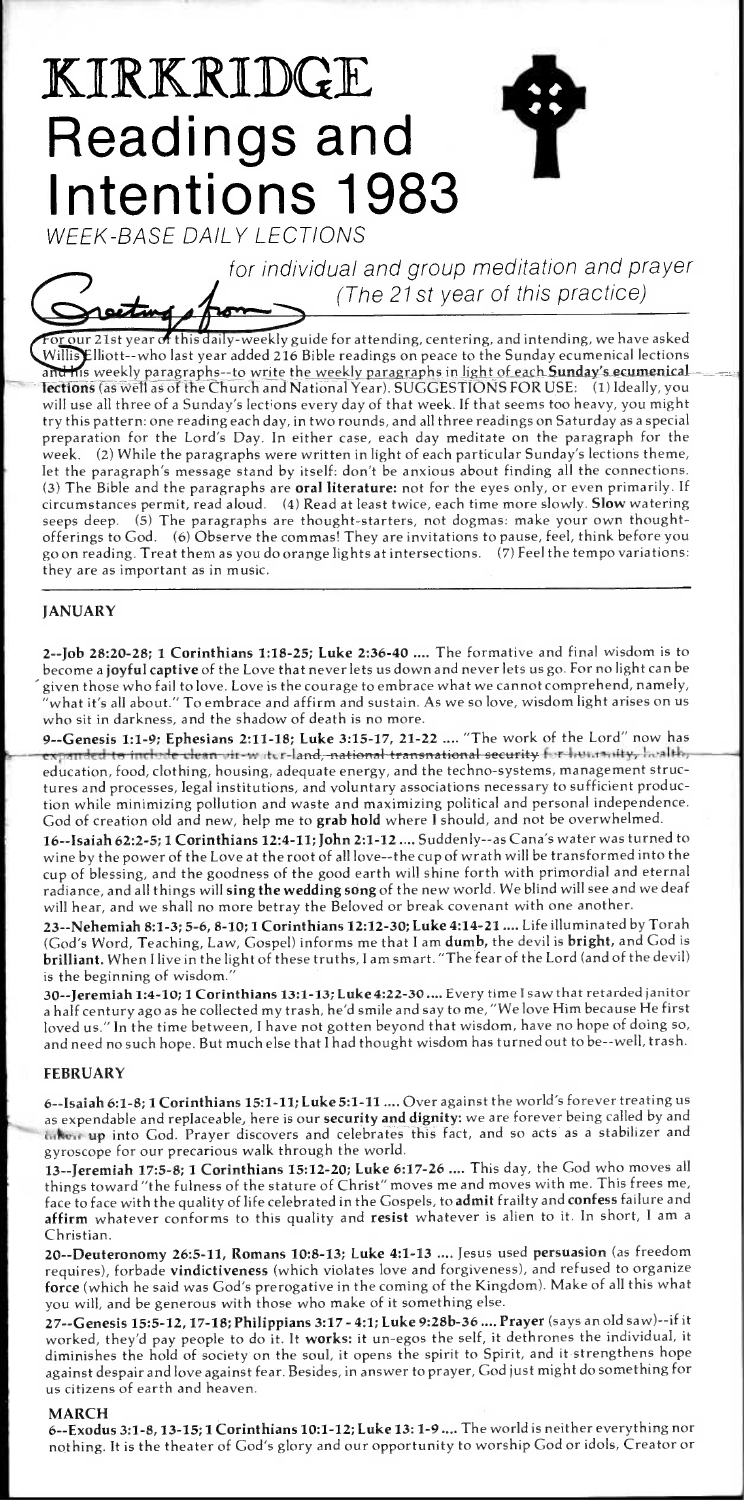creatures, Source or "values." For nice people, it's uncomfortable (1) to repent of idol-worship and (2) to engage in idol-smashing (Greek, "iconoclasm")--but Moses and Jesus call us to both; and we obey, else our worship is false.

13--Joshua 5:9-12; 2 Corinthians 5:16 -21; Luke 15:11 -32 .... Nutrition is in the news, against starvation and for wellness. Let's check ourselves, and help each other, on these polar elements for the diet of a healthy soul: habit/adventure, quiet/ecstasy, order/chaos, earthy/heavenly, solitude/ society, contemplation/action, leisure/work, repentance/forgiveness.

20--Isaiah 43:16-21; Philippians 3:8 -14; Luke 22:14 -30 .... Said a sardonic wag, "It's easier to be crucified than resurrected." But our Christian faith says it was harder for God to let Jesus be crucified than it was to resurrect him: power that need not suffer for love, but does, is stronger than power that causes suffering. The God who reigns over us by suffering beside us and for us is the Servant wounded by attack and neglect, betrayed, scorned, rejected--the Fellow of all sufferers and the Lord of all who long for deliverance.

27--Isaiah 59:14-20; 1 Timothy 1:12-17; Luke 19:28-40 .... If we know the bright side of our hearts, Palm Sunday is no surprise: we lean toward praise and joy and liberty. If we know the dark side of our hearts, the Crucifixion is no surprise: the death of the holy in the name of the good is just what we'd expect we'd do. And if we know Jesus, the Resurrection is no surprise: it is just what we'd expect God to do--no miracle, for miracles are surprises.

#### APRIL

3--Exodus 15:1-11; 1 Corinthians 15:20-26; Luke 24:13-35 .... Jesus Resurrectus is God's loudest YES! to life and loudest NO! to death. Being a Christian includes taking this as a double model for our life in the world. How, here and now, am I to shout YES! to life and NO! to death? And will I let the Crucifix en-courage me to take the consequences?

10--Acts 5:12-16; Revelation 1:9-13, 17-19; John 21:1-14 .... Sustain us, Father-Mother of Life, with glimpses of your Glory, that we may live in the power of your promise of shalom. "For Thine is the Kingdom and the Power and the Glory forever."

17--Acts 5:27 -32; Revelation 5:11 -14; John 21:15-19 .... Jesus' Resurrection is a fact: ours is a hope based on that fact. But the resurrection is also an assignment to confront death wherever we encounter it--in ourselves, our relationships, our institutions, our communities, the world. For through us the One who says "Follow me!" calls to all who are holding on for dear death, to let go and fall into Life. Grace works resurrection through the works of life against death.

24--Acts 13:44 -52; Revelation 7:9 -17; John 10:22 -30 .... The pieces we can't find places for are not from another jigsaw puzzle: since there is only one, there must be something wrong with our seeing. Will we treat the pieces (and persons, and perspectives) we can't find places for as friends or enemies? As invitations to re-visioning, or as annoyances to be rejected?

#### MAY

1--Acts 14:19-28; Revelation 21:1-5; John 13:31-35 .... He was not killed because of any misunderstanding but because it came down to his world or theirs. It is theirs, still. It will be his: Christians are people who believe it will be his. After the struggle of "the Way"--the believing and doubting and re-believing, the-misunderstanding and persecuting, the anxiety of unknowing and the<br>anguish of knowing--"the gentle-strong shall inherit the earth."

8--Acts 15:1-2, 22-29; Revelation 21:10-14; 22-23; John 14:23-29 .... As New Jerusalem is first in the heart and later on in the world, so being peace precedes "peace on earth." Being peace is the source, the point, and the goal of talking peace and doing peace (being a "peacemaker"). Is "peace" the statement made by my existence and by the institutions I influence? The prophetic word only condemns the sword: the incarnate word beats it into a plough.

15--Acts 7:55-60; Revelation 22:12 -14, 16-17, 20; John 17:20-26 .... The yearnings that leave remainders are prayers for the shalom, the fulfilment, that leaves no remainders. The shortfalls of our longings are sacraments toward "the Desire of all nations." Messiah came but must come; we are together on this small planet, but we must become one. We seize the tree of knowledge: The Tree of Life, which is beyond our grasp, is within our reach.

22--Isaiah 65:17-25; Acts 2:1-13; John 14:25-31 .... Vegetarian lions! Do the Bible's shalom images bring peace into ridicule? Rather, they shock us into awareness that Pentecost is of a Spirit radically different from the spirit of the world and that the New Creation is so different as to seem discontinuous with the old creation. No wonder that in the world's eyes, the saint often appears to be stupid.

29--Proverbs 8:22-31; 1 Peter 1:1-9; John 20:19-23 ..... "Sin" is irresponsibility. "Repentance" is turning to God in admission that we have been irresponsible, unresponsive to our duties, and so have wallowed in illusion, sickness, betrayals, and despair. "Forgiveness" is the freedom, by divine permission, to return to our responsibilities after admitting, confessing, our violations of truth, honor, love, neighbor, the good earth, God .... The vocabulary of life restored through a Wisdom that comes through our closed doors.

#### **JUNE**

5--1 Kings 8:41-43; Galations 1:1-10; Luke 7:1-10 .... Here Solomon, Paul, and Jesus have news for the laid-back lifestyle: disciplined living is necessary for character, and character is necessary for freedom. Morals are limits on behavior; ethics is duty; mature religion is the free and joyful acceptance of the limits and the duties as divine commands. Only half the picture? Yes; the half easier to forget.

12--1 Kings 17:17 -24; Galations 1:11 -19; Luke 7:11 -17 .... The King who delights in life calls us forth from the graves we stumble into as we wander away from the King who delights in life. Loyal subjects of this King live as enemies of death and deathmakers -- disease, malice, betrayal, suicide, murder, war, unrestricted birth. Resurrections are political events, in league with the living.

19--2 Samuel 12:1-7a; Galations 2:15-21; Luke 7:36-50 .... Our impulse toward purity and simplicity is more than a call to clean up our act and set our house in order. It is an invitation with promise -- an invitation to pass from love of the blessings to love of the Blesser, and the promise of forgiveness unto newness of life.

26 -- Zechariah 12:7-10; Galations 3:23-29; Luke 9:18-24 .... When we grasp the truths we can, the Truth we cannot grasp grasps us -- grasps and embraces and gives comfort and strength. That Truth illuminates our ignorance, condemns our prejudice, and graces us with the courage both to suffer the loss of the lesser life and to receive "the Kingdom prepared" for us. We the Church say,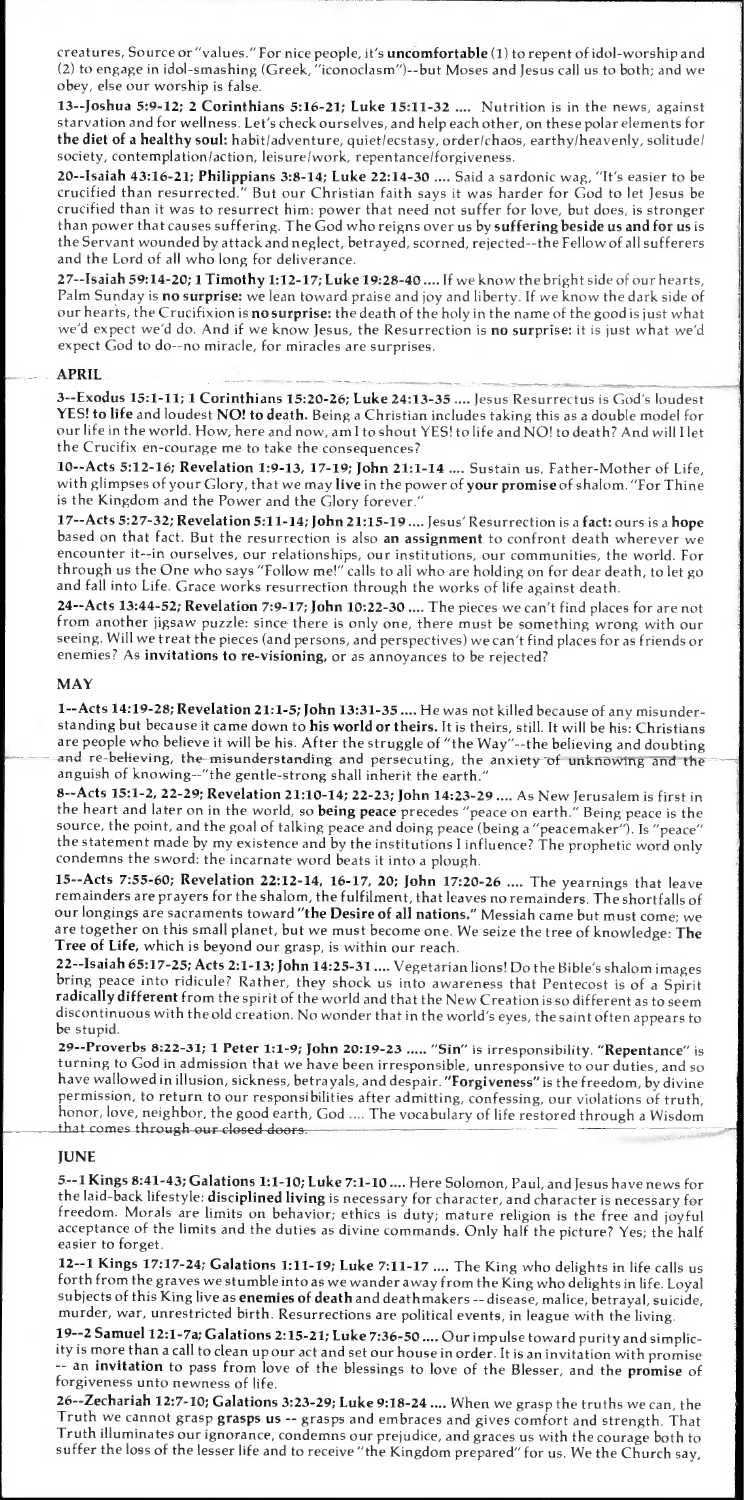#### of our messianic Model in all this, "Jesus **is Lord!"**

## **JULY**

**3--Kings 19:15-21;** Galations **5:1, 13-18; Luke 9:51-62 ....** You are there in the midst of our tricks and toys and tools, but You will not let us fit You into our frames. Rather, You annoint us to **follow**  You in loving and serving one another and in proclaiming the Kingdom of God and in suffering the consequences and in entering into Life. Unconfinable Lord, direct us from independence **into freedom.** 

**10--Isaiah 66:1-14; Galations 6:11-18; Luke 10:1-9 ....** The end of the world, which was a **belief,** by science became a **doubt** and now by technology has become a **nightmare.** For cynics it's a **hope.** For pessimists, a **fate.** For optimists, an **impossibility.** For biblical people, it is the **fulfilment** of the promise of justice and joy .... the **victory** of shalom .... the messianic **feast ....** the **marriage supper** of the Lamb .... the **return** of the Lord .... **Kingdom come.** 

**17--Deuteronomy 30:9-14; Colossians 1:15-20; Luke 10:25-37 .... I** feel my **pain** so I can better offer it to God and feel your pain -- and offer you and your pain to God. All this I learned from the One of whom it is rightly said, "He is our Peace (Shalom)." Theologians call this "the doctrine of the **atonement."** 

**24--Genesis 18:1-11; Colossians 1:24-28; Luke 10:38-42 ....** So that we can do what most needs doing toward the flourishing of the life of the spirit and of the biosphere, we must **master the**  disciplines of not doing-much that we can do and sharing the fruits of much that we have done. That's as improbable as that Sarah would have a son or that Jesus would survive death: our faith-story heartens us to believe, and to strive, beyond the odds.

**31--Genesis 18:20 -33; Colossians 2:8-15; Luke 11:1 -13 ....** "Pray without ceasing." "Bring every thought into captivity to Christ." "Do all to the glory of God." Three **impossible** things before breakfast! But also think on this: "With God, all things are **possible."** 

## **AUGUST**

**7--Ecclesiastes 2:18-23; Colossians 3:1-11; Luke 12:13-21 . ..** Was God talking to the animals when these words resounded in the primordial jungle, "Let Us make man in Our image?" We make a lot of sense as a joint project, as super-fauns, earthy creatures whose aspirations far **outreach** our powers and our lifespan. But "It's all useless" is not the Bible's last word; rather, this: "raised with Christ into **newness of life."** 

**14--2 Kings 17:33-40; Hebrew 11:1-3, 8-12; Luke 12:35-40 ....** All things are creatures of God except **idols:** idols are our creations over against God. **Faith** is action in response to hearing this: "I will rescue you from your idols." Faith returns us to reality by delivering us from **"I"** (the illusion of our initiative) to "you" (the truth that God addresses us into being and obedience: the first and final word about us is not **"I"** but "you": **"You** shall love ...").

**21--Jeremiah 38:1 -13; Hebrews 12:1 -6; Luke 12:49 -53 ....** We survived because we were more clever: if we continue to survive, it will be because we succeed in becoming **less stupid,** learning to surrender such stupidities as these: (1) All knowledge is good for us; (2) Split humanity and the split atom can coexist on the same planet; (3) Forcing quiet is the same as making peace; and (4) Speaking truth to power is wicked. Jesus did not give up," and we are called to **fix our eyes** on him.

**28--Isaiah 66:18 -23; Hebrews 12:7 -13; Luke 13:22 -30 ....** The biblical point of punishment and stricture is this: to **shape us up** on the negative side, as providential love and liberty **shape us up** on the positive side. We are being readied for **the biggest doings,** which are not for small souls. We are to "share God's holiness" and join in the universal worship, the gathering beyond all scatterings, the grand return after all wanderings. To this end, endure!

## **SEPTEMBER**

**4-- Proverbs 22:1-9; Hebrews 12:18-24; Luke 14:1, 7-14 ....** Your wise ones, 0 Lord, teach us to **link** our swift-passing seasons **with** your unending purposes of **love.** Forgive us where we have linked our lives with less--with lust for position and "means" and fame. May we live humbly among those who have come to your "joyful gathering," "that all the earth may know You."

**11--Proverbs 9:8-12; Philemon 8 -17; Luke 14:25-33 ....** These merge in **prayer:** praise, reverie, thanksgiving, contemplation, intercession, petition. These merge in **action:** kindness, justice, love, humor, reconciliation, confrontation, labor, leisure. But cool lists do not encompass the full cost of discipleship -- the beginning of wisdom in "the fear of the Lord," and its crowning in "Take up your cross and follow Me.

**18--Exodus 32:7 -14; 1 Timothy 1:12-17; Luke 15:1 -32 ....** When we are lost in the woods, a **way-sign** is the most wonderful sight we can see. When we are worshipping golden bulls and golden eagles, a **way-shower** out of our spiritual woods should be the most welcome sight -- should be. May the glint of all golds be outshone by the glory of the Shekinah of Shalom, the Presence of the one who "is our Peace"!

**25--Amos 8:4 -8; 1 Timothy 2:1 -8; Luke 16:1 -13 ....** Underlying and overleaping "civilization" are the ancient gods -- the **earth** gods rooting us in the common ventures of life, the **heaven** gods rousing us to aspire and to experience beyond-above dailiness. Our biblical faith in "the (one) God of heaven and earth" joins root and sky and asks us what we are doing about earth-poverty and heaven-poverty. Because God is One, the **poverties** are not separate.

## **OCTOBER**

**2--Amos 6:1,4-7; 1 Timothy 6:11-16; Luke 16:19-31 ....** Not where I **own,** but where I love, I live. Not where I **know,** but where I love, I live. Not where I **control,** but where I love, I live. For love is the name of every road that leads to life: all other roads lead to death. And "love never fails." Love never fails to demand that we love.

**9--Habbakuk 1:1 -3 and 2:1 -4; 2 Timothy 1:3 -12; Luke 17:5 -10 ....** The **titles** *we* give Jesus --Master-Teacher, Lord, Savior, Messiah, Son of God, (and one he gave himself) Son of Man - point to the gleaming Mystery from which he came, in which he lived, to which he went, and into which he introduces us by faith, by hope, by love. But there is no mystery about the **titles** he gives us: little children, children of light, disciples, servants, friends.

**16--2 Kings 5:9-17; 2 Timothy 2:8 -13; Luke 17:11 -19 ....** The Maker of Heaven and Earth is ever more strongly nudging us to mean, by *" we,"* the **whole** human race, the **whole** earth, the **whole**  creation. Evidences? The wider the "we," the better for all: the narrower the "we," the bigger the troubles. We Christians -- all who name Jesus' name and try to walk in his ways -- are called to